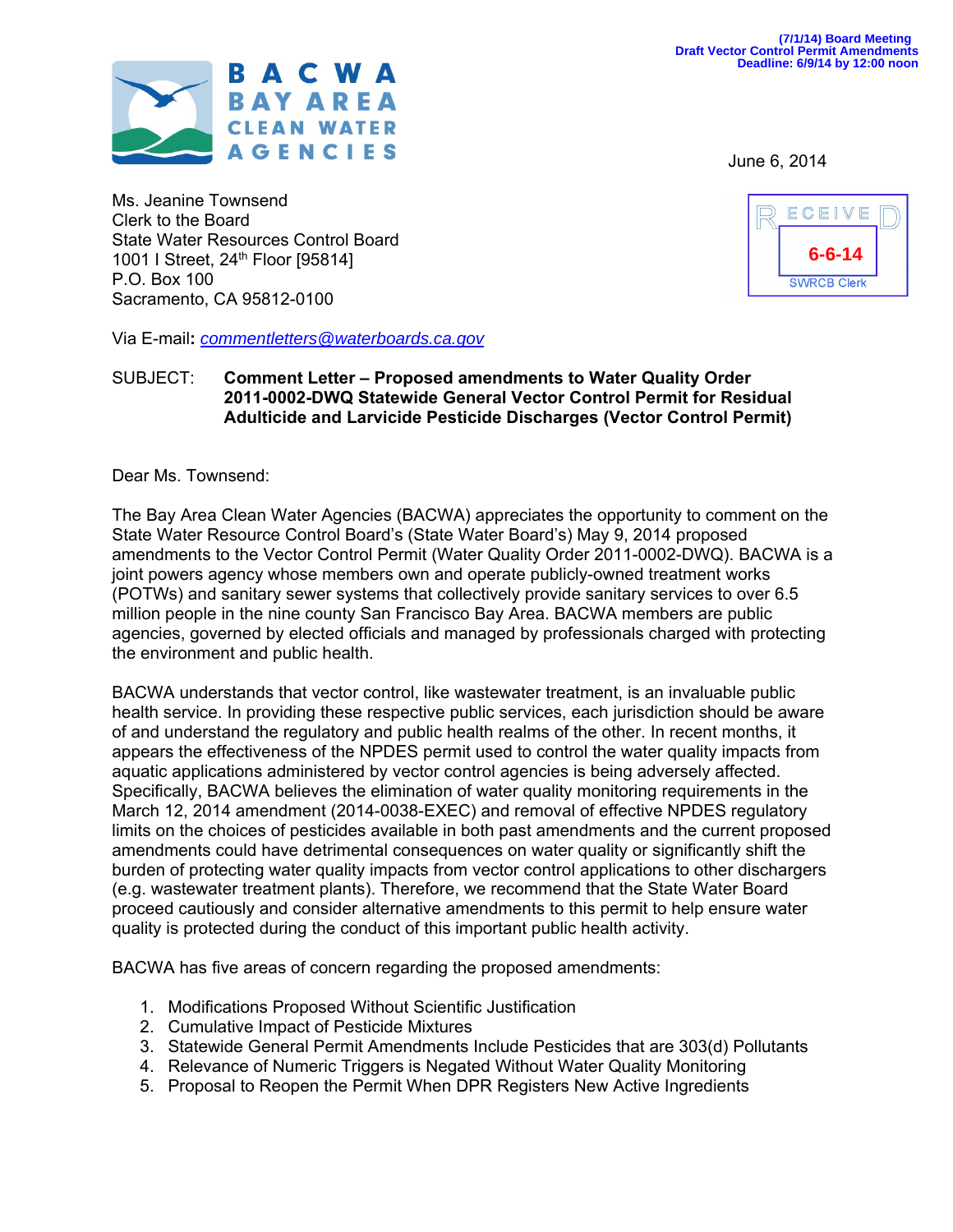BACWA's concerns and comments regarding the proposed amendment to the Vector Control Permit are presented below.

# *1. Modifications Proposed Without Scientific Justification*

There was no Staff Report accompanying the proposed permit amendments and no scientific justification for these substantial modifications. The pairing of the recently adopted 2014-0038- EXEC amendment with these follow-up proposed amendments result in sweeping and significant changes to a statewide general permit that appear to limit the permit's effectiveness in protecting water quality. There should be scientific studies to support the findings that relaxing the standards of the Vector Control Permit would not result in an impact to water quality. If the State Board's regulatory management decision is to relax the standards of this permit without supporting scientific studies, there should at least be a staff report available to demonstrate the justification for such decisions.

BACWA members, and other wastewater dischargers throughout the state, convey wastewater containing some pollutants which are subject to strict effluent limitations and stringent Monitoring and Reporting Programs. The State Board is developing a Toxicity Plan to regulate wastewater discharges statewide. Based on past versions of the proposed Toxicity Plan, stringent standards are being proposed for wastewater dischargers that are incongruous with the changes to the proposed amendments to the Vector Control Permit. Vector control providers apply full strength pesticides directly to water bodies and yet the permit to regulate their water quality impacts excludes water quality monitoring and instead relies on numeric triggers in the receiving water that will never be demonstrated since there's no required monitoring (see discussion below). The amendment to authorize a broader list of pesticide alternatives is being proposed without a commensurate level of regulation to monitor and manage the impacts from these pesticide applications. Water quality protection is a public health and environmental issue and amendments to the Vector Control Permit need to strike an appropriate balance.

In 2010, MVCAC was awarded an IPM Innovator Award for promoting IPM principles and for "a switch from broad-spectrum pesticides targeted at adult mosquitoes to less-toxic pest-specific larvicides such as insect growth regulators and biopesticides."1 Since they are IPM Innovators, MVCAC and its members surely understand that broad-spectrum pesticides are a last resort, particularly those that are already on 303(d) lists throughout the state. The Vector Control Permit should establish standards that are consistent with this control strategy hierarchy. The proposed permit changes seem incongruous with IPM methodology.

*BACWA Comment: The State Water Board should identify the scientific studies or produce a staff report that documents how the amendments will not impair water quality. The State Water Board should develop relatively consistent standards in statewide permits used to regulate potential water quality impacts related to toxicity for different categories of dischargers.* 

# *2. Cumulative Impact of Pesticide Mixtures*

The current permit includes Attachments E and F which list product-by-product formulations that may be used as adulticides and larvicides, respectively. To develop such a list, State Water Board staff reviewed proprietary pesticide formulations, including active ingredients and "inerts" to identify which formulations would be least likely to impact water quality. These lists were developed with a reasonable science-based approach. Unfortunately, these Attachments were

 <sup>1</sup> http://www.cdpr.ca.gov/docs/pestmgt/ipminov/awards/10awards.htm#mosquitovca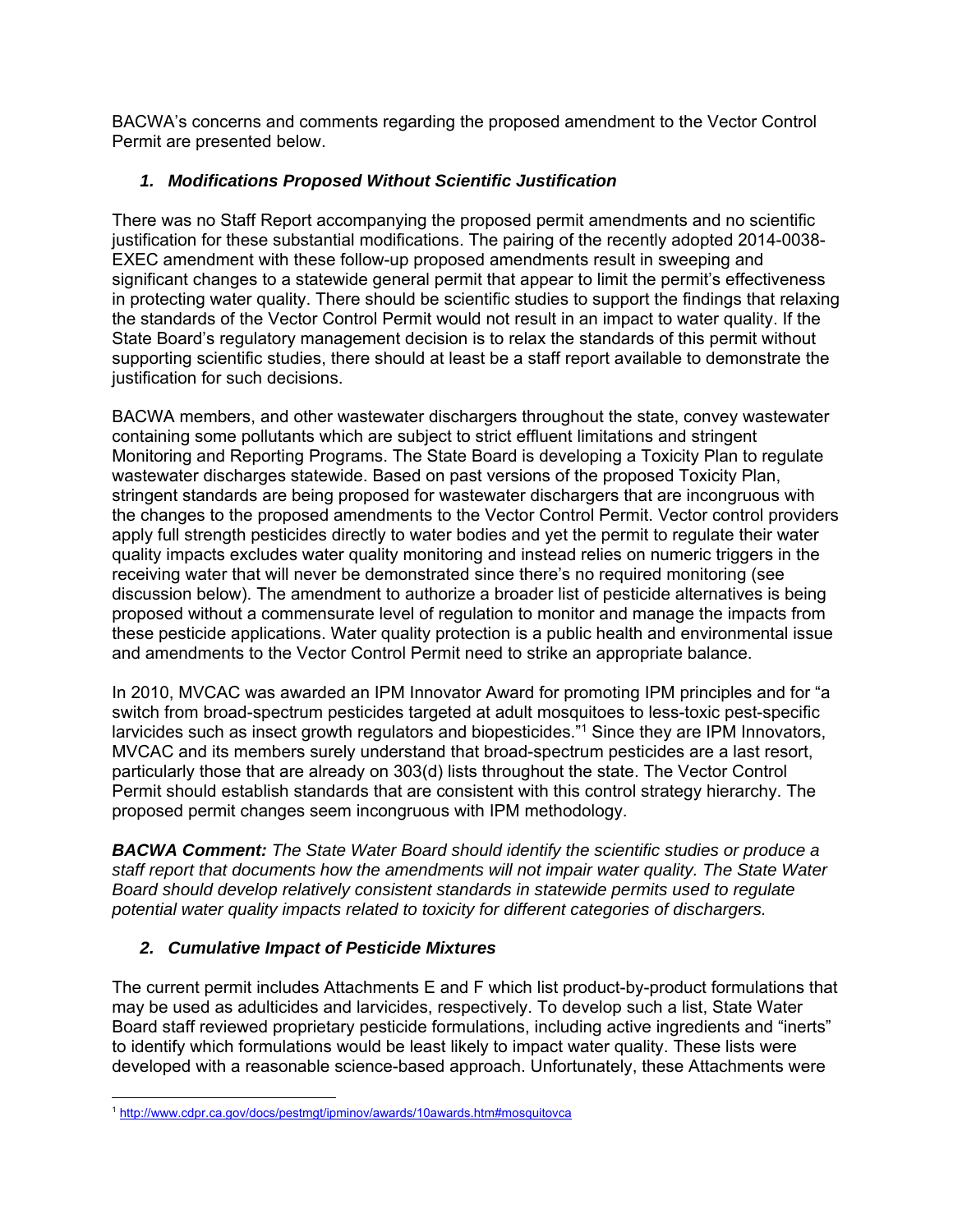both deleted in the proposed amendments and replaced with a broad list of active-ingredient pesticides, rather than formulations. Although pesticide ingredient lists are not public, we know that allowable pesticide "inert" ingredients include numerous water pollutants, such as chlorinated solvents and other Clean Water Act Priority Pollutants. Many end-use products also contain synergists (e.g. piperonyl (PBO), MGK-264) that cause the product to be more toxic to aquatic organisms than the active ingredient alone. No evidence was presented with the proposed amendments to assess if the replacement of Attachments E and F with a list of registered pesticide active ingredients—instead of a list of pesticide products for which the entire formulation has been scientifically evaluated for its water quality impacts—will adversely impact water quality. BACWA supports the approach in the current permit to evaluate the environmental risks associated with exposure of the water bodies to specific formulations.

*BAWCA Comment: The State Board should either continue their previous methodology of considering the cumulative impacts of pesticide formulations and mixtures or provide scientific support and justification that the proposed updated approach, particularly in the absence of water quality monitoring, will adequately protect water quality.* 

# *3. Permit Amendments Include Pesticides that are 303(d) Pollutants*

When surface water bodies become impaired by pesticides, wastewater agencies, including BACWA members, may be subject to additional requirements established as part of Total Maximum Daily Loads (TMDLs) set for the water bodies. In fact, a number of TMDLs have been adopted or are being prepared to address pesticide-caused water quality impairments in California. The cost to wastewater facilities and other dischargers to comply with TMDLs can be up to tens of millions of dollars per impaired water body listed. Such a scenario could become more prevalent if pesticides are approved for uses that result in water quality impacts. It is imperative that the State Water Board exercise its regulatory authority to fully assess and manage how best to achieve the dual goals of mosquito abatement and water quality protection and not allow activities in one area while ignoring impacts in the other.

There are watersheds throughout the state that are 303(d) listed as impaired due to the same pesticides included in these amendments:

- Chlorpyrifos
- Malathion
- Pyrethroids
- $\bullet$  Bifenthrin (a pyrethroid that is individually identified on the 303(d) list)

BACWA is concerned with how the State Water Board and Regional Boards will implement TMDLs throughout the state for the DPR-approved pesticides that are on the 303(d) lists as impairing receiving waters. We are concerned that the burden will shift to wastewater agencies as TMDL implementation moves forward for these pollutants. This shift could result in wastewater agencies being required to conduct source control or pretreatment activities when the pesticides passing through our systems will likely pale in comparison to the direct discharges from vector control activities.

*BACWA Comment: The State Water Board should prohibit the use of 303(d) pollutants in the Vector Control Permit within watersheds that currently have one or more water bodies that are listed as impaired by these pollutants, with possible exceptions for public health emergencies or situations in which less toxic controls are ineffective or temporarily unavailable. Alternatively, the*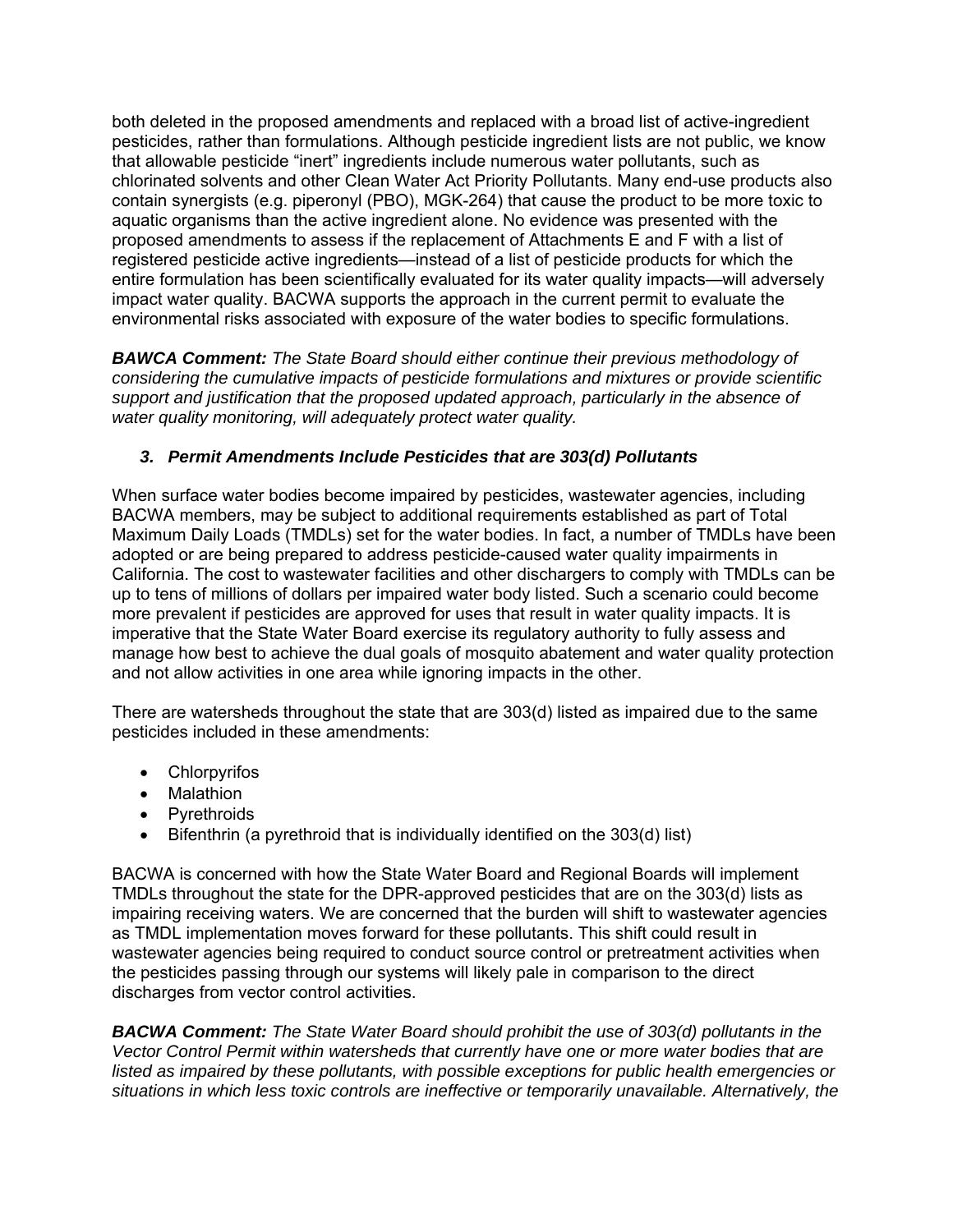*State Water Board should prepare a staff report that demonstrates how the proposed permit amendments allowing direct application of pesticides to water bodies will align with future TMDL processes for these pollutants.* 

### *4. Relevance of Numeric Triggers is Negated without Water Quality Monitoring*

In Section III. Findings, Subsection A. Amendment of the proposed amendments, the text is amended to acknowledge that (highlight added):

*"Some of the newly added larvicides and adulticides contain active ingredients that may potentially cause or contribute to an exceedance of a water quality objective, or impact beneficial uses of a receiving water body. Thus, this amendment also includes additional corresponding receiving water limitations and receiving water monitoring triggers for the new active ingredients in Tables 3 and 4."*

The updated text in the Vector Control Permit Factsheet further states:

*"This General Permit may be re-opened to add receiving water limitations if the monitoring result for diflubenzuron, temephos, naled, pyrethrin, bifenthrin, cyfluthrin, deltamethrin, etofenprox, lambda-cyhalothrin, permethrin, prallethrin, resmethrin, sumithrin, PBO, and MGK-264 exceed the associated monitoring trigger."*

Prior to March 12, 2014, the Monitoring and Reporting Program included water quality sampling within 24 hours of an application event followed by a second sampling event within one week of project completion. However, the Monitoring and Reporting Program (Attachment C) was updated less than 3 months ago (2014-0038-EXEC, effective March 12, 2014) to eliminate all pesticide chemical monitoring of the receiving water. This action ensures that the triggers will never be exceeded because monitoring pesticide concentrations in the water body is not required. If there is no data, how will it be determined that the triggers have been exceeded?

The proposed amendments ignore a recent UC Davis study sponsored by the State Water Board regarding the toxicity of mosquito abatement pesticides and breakdown products. If and when the numeric "triggers" become meaningful once again, the list only includes the pesticides themselves, without a consideration for breakdown products. The State Board sponsored UC Davis study indicates that the toxicity for naled (an organophosphate insecticide included as one of approved adulticides) is underestimated when the toxicity of its breakdown product is not evaluated (highlight added):

"In the case of naled in water, analysis of only the active ingredient underestimated potential impacts to the receiving system because toxicity was attributed to the breakdown product, dichlorvos. Toxicity testing can provide useful risk information about unidentified, unmeasured toxicants, or mixtures of toxicants. In this case, toxicity testing provided information that **could lead to the inclusion of dichlorvos monitoring as a permit requirement.**"2

Meanwhile, in MCVAC's Monitoring Plan from March 2011 it is noted that (highlights added):

<sup>&</sup>lt;sup>2</sup> Phillips, B., Anderson, B., Voorhees, J., Siegler, K.., Denton, D., TenBrook, P., Larsen, K., Isorena, P., and Tieerdema,R.S. (2014, in press) "Monitoring the Aquatic Toxicity of Mosquito Vector Control Spray Pesticides to Freshwater Receiving Waters." Integrated Environmental Assessment and Management.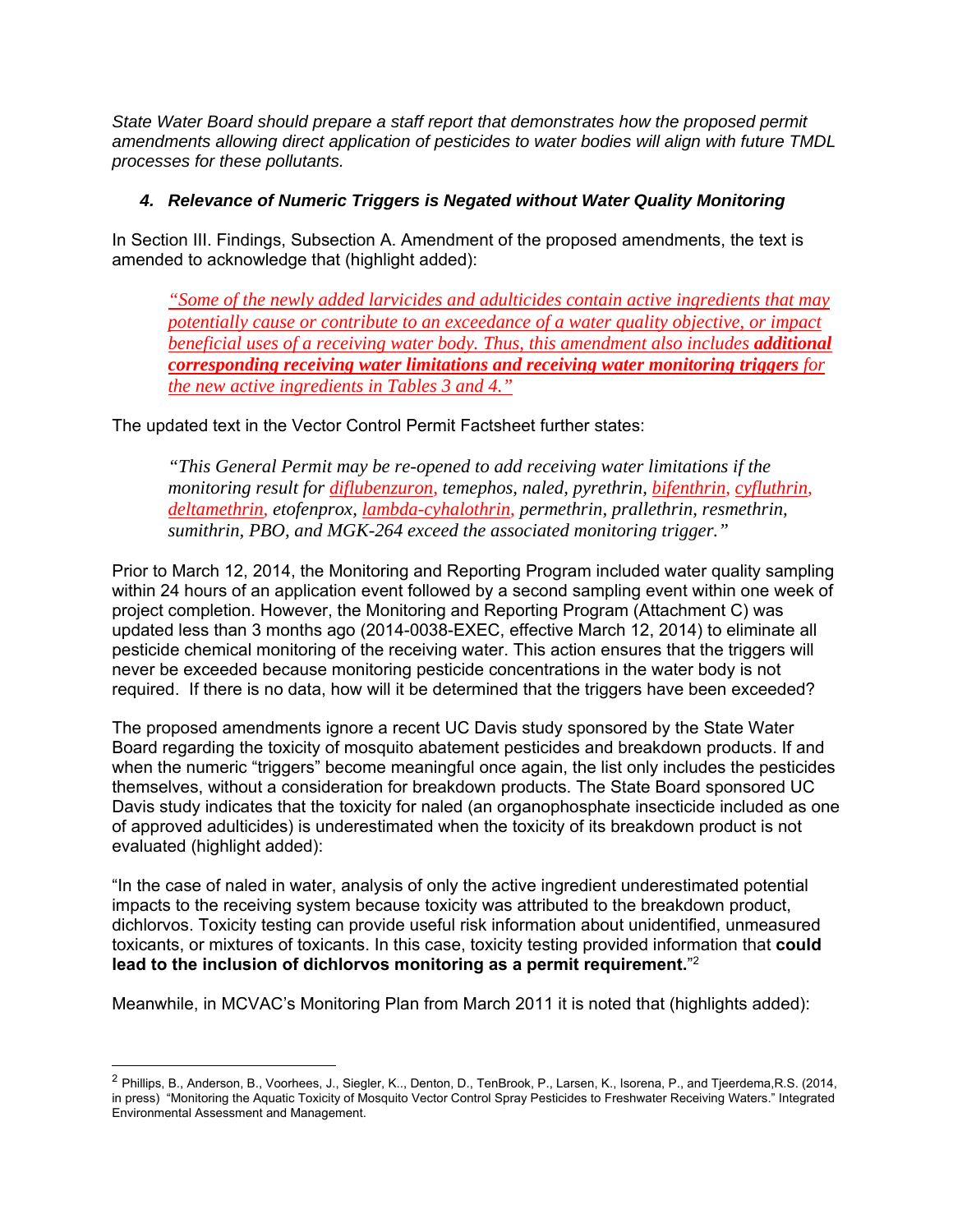"**Naled** and **malathion** are organophosphate insecticides, and are used in rotation with **pyrethrins** or **pyrethroids** to avoid the development of resistance. **Naled is the most commonly used material for this purpose**. Because **application rates are high** relative to other adulticides, naled accounts for a large **proportion of adulticide use by mass (66.8 percent)**, but a much smaller **proportion by acreage (6.1 percent)**."3

This assessment suggests that some water bodies may be targeted with a high mass of naled, which could result in a high concentration of dichlorvos. Therefore, it appears that naled and dichlorvos, rather than being exempt from monitoring, actually warrant additional water quality monitoring at this time.

*BACWA Comment: The State Water Board should amend the permit to require receiving water monitoring, with an option allowing vector control agencies to participate in regional monitoring programs to assess the potential water quality impacts from their pesticide applications. At a minimum, receiving water monitoring should be required for the newly added pesticides as well as dichlorvos, the naled breakdown product. Alternatively, the State Water Board should prepare a staff report that explains how these numeric triggers will be effectively implemented in the absence of water quality monitoring.* 

## *5. Proposal to Reopen the Permit When DPR Registers New Active Ingredients*

One of the proposed amendments states:

*"The State Water Board may reopen this General Permit to add new active ingredients that DPR registers for use in larvicides and adulticides for vector control."* 

This blanket statement is inappropriate particularly in light of the proposal to delete Tables E and F (specific formulations) and replace them with a sweeping list of DPR-registered pesticides. Clearly these pesticides have not been vetted by Water Board staff with respect to water quality, as should be keenly evident by the inclusion of 303(d) listed pollutants amongst the pesticides registered for mosquito abatement.

To agree to consider listing any new ingredient registered by DPR for vector control is to presume that there is clear communication and an agreed-upon methodology between the Water Boards and U.S. EPA Office of Pesticide Programs (OPP) and DPR when it comes to water quality impacts prior to registering a pesticide for a particular use. While the communication process and methodologies are evolving, the current procedures are not yet adequate to ensure protection of water quality. In our collective experience, BACWA has observed incomplete analyses of water quality impacts, on the part of both U.S. EPA OPP and DPR, during pesticide registrations.

While we appreciate that there has been an enhanced dialogue with DPR in recent years, the fact remains that water quality protection is not their focus when evaluating a pesticide for registration—and incongruence between pesticide and water quality laws sometimes necessitate decisions under pesticide law that are inconsistent with the Clean Water Act and Porter-Cologne. Thus, the State Water Board needs to continue independently evaluating the appropriateness of direct pesticide application to water bodies in order to protect water quality objectives and safeguard beneficial uses.

-

<sup>3</sup> http://sgvmosquito.org/downloads/NPDES/MVCAC%20Monitoring%20Plan.pdf